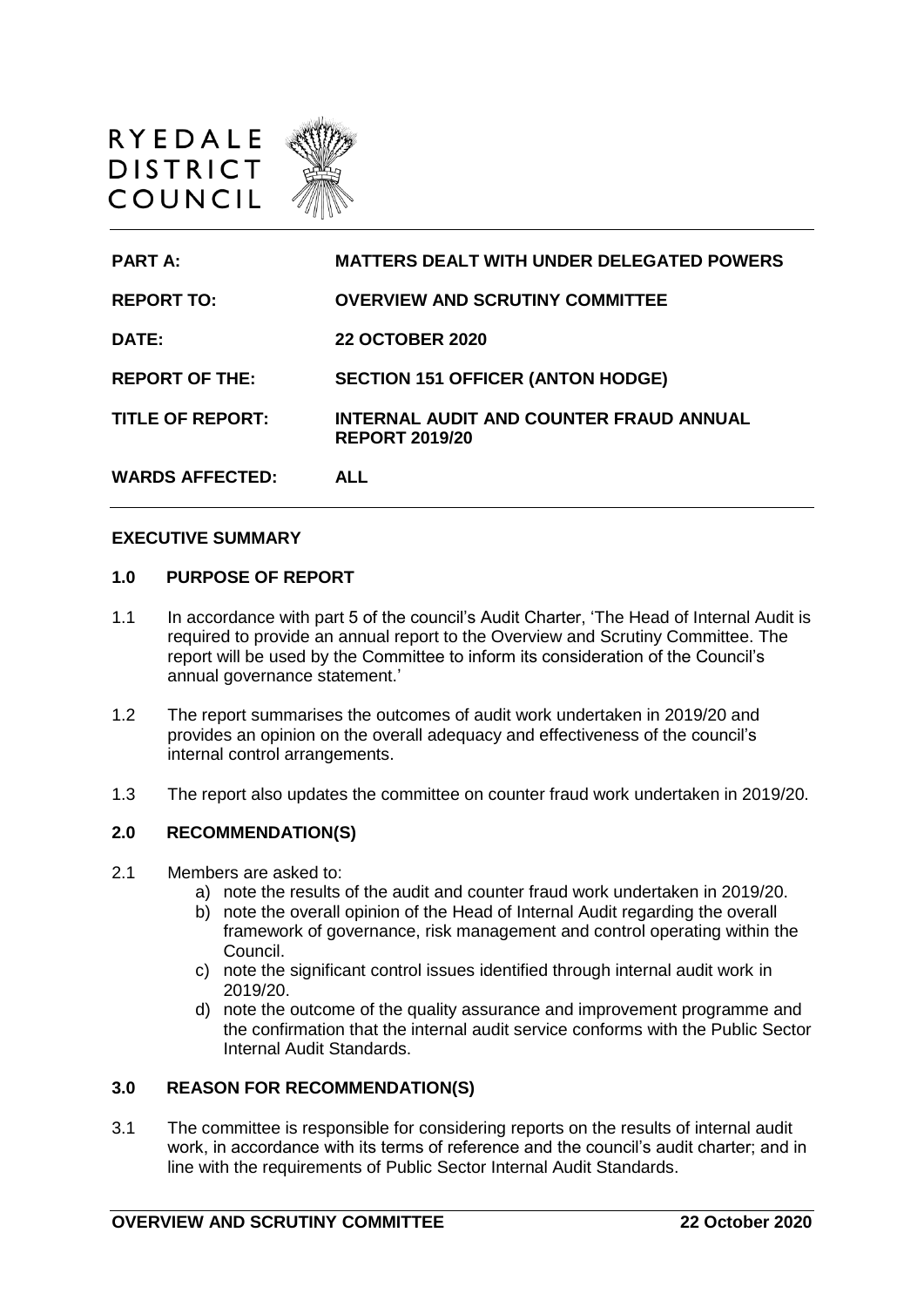# **4.0 SIGNIFICANT RISKS**

4.1 The council will fail to comply with proper practice requirements for internal audit, and the council's Audit Charter, if the results of audit work are not considered by an appropriate committee.

# **5.0 POLICY CONTEXT AND CONSULTATION**

5.1 The work of internal audit supports the council's overall aims and priorities by promoting probity, integrity and honesty and by helping support the council to become a more effective organisation.

# **6.0 REPORT DETAILS**

- 6.1 The results of completed audit work have been reported to relevant officers during the year. Summaries of all finalised audit reports have been presented to this committee as part of regular monitoring reports. Details of the audits finalised since the last report to this committee in January 2020 are included in appendix 2 to the supporting report contained in annex A.
- 6.2 The overall opinion of the Head of Internal Audit on the framework of governance, risk management, and control operating in the council is that it provides **Reasonable Assurance**. No reliance was placed on the work of other assurance bodies in reaching this opinion.
- 6.3 The report notes that we recognise that the Council has made good progress in the last few years to improve its overall governance arrangements. Once these improvements are embedded and sustained, the Council can expect to see a higher rate of assurance.
- 6.4 This opinion is however qualified in light of the current coronavirus pandemic and the impact of this on the council. The opinion is based on internal audit work undertaken, and substantially completed, prior to emergency measures being implemented as a result of the pandemic. These measures have resulted in a significant level of strain being placed on normal procedures and control arrangements. The level of impact is also changing as the situation develops. It is therefore not possible to quantify the additional risk arising from the current short term measures or the overall impact on the framework of governance, risk management and control.
- 6.5 The Head of Internal Audit is required to highlight any significant weaknesses in control that need to be considered for inclusion in the Annual Governance Statement (AGS). The Head of Internal Audit has highlighted that there are no significant control issues to recommend for possible inclusion in the 2019/20 Annual Governance Statement.
- 6.6 On an ongoing basis, internal audit follow up previous audit findings to ensure control weaknesses have been addressed. We have highlighted one area in paragraph 3 of annex A relating to the Transparency Code work from 2018/19 which was included in last year's AGS. It is expected that actions to address the issues raised in that report will be fully completed in 2020/21.
- 6.7 Veritau maintains a quality assurance and improvement programme (QAIP) to ensure that internal audit work is conducted to the required professional standards.